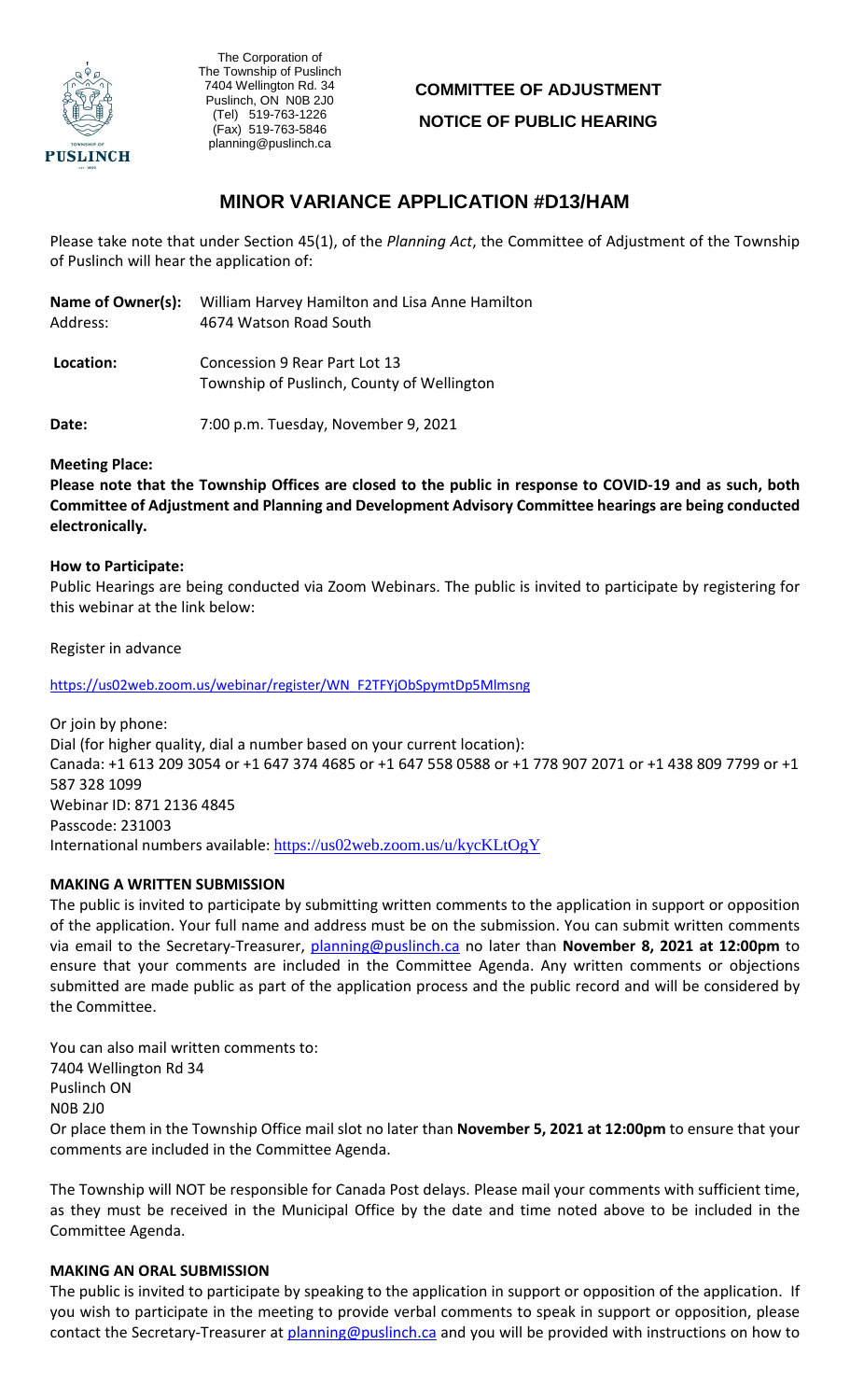participate in the meeting. Instructions will also be provided during the meeting to ensure that those watching the public hearing will be given the opportunity to speak.

**Zone Requirements:** New Comprehensive Zoning By-law # 23-2018, as amended:

| <b>Section of By-law</b>                                                                       | <b>Requirements</b>                                                          | Proposed                                                                                                                                            |
|------------------------------------------------------------------------------------------------|------------------------------------------------------------------------------|-----------------------------------------------------------------------------------------------------------------------------------------------------|
| 1. Section 4.16.1<br>– Minimum<br>Distance<br>Separation MDS I-<br>New Non-Farm<br><b>Uses</b> | No use on a lot shall be erected or<br>altered unless it complies with MDS I | To permit a reduced MDS I setback<br>from the barn at #4677 Watson<br>Road South to the severed parcel<br>to be 174m instead of 220m as<br>required |

### **An aerial map is included below as part of this notice.**

This is a Public Hearing and if you are aware of any persons interested or affected by this application and who have not received a copy of this notice, you are hereby requested to inform them. Any person may attend the Public Hearing to make a verbal presentation in support of or in opposition to the proposed variance. Additional information regarding this application is available to the public prior to the Hearing and may be obtained by contacting the Township during normal working hours.

The applicant, or his agent, is requested to attend the Hearing of this application. In the event the applicant/agent does not attend, the Committee may defer the application to a future meeting or the application may be considered without any further input from the applicant or his agent.

WHERE THE SUBJECT PROPERTY IS WITHIN 60 METRES OF AN APPROVED PLAN OF SUBDIVISION OR CONDOMINIUM AND NOTICE HAS BEEN PROVIDED TO THE OWNER, THE TOWNSHIP REQUESTS THAT ALL PROSPECTIVE PURCHASERS WHO MAY BE AFFECTED BE NOTIFIED OF THIS APPLICATION.

If you wish to be notified of the Decision of the Township of Puslinch Committee of Adjustment in respect of this application, you must submit a written request to the Secretary-Treasurer of the Committee of Adjustment. This will also entitle you to be advised of any Ontario Land Tribunal (OLT) Hearing. Even if you are the successful party, you should request a copy of the decision, as the Committee of Adjustment decision may be appealed to the Ontario Land Tribunal (OLT) by the applicant or another member of the public.

To appeal the decision to the Ontario Land Tribunal (OLT), send a letter to the Secretary-Treasurer of the Township of Puslinch Committee of Adjustment outlining the reasons for the appeal. You must enclose the appeal fee of \$400 for each application appealed, paid by cheque made payable to the Ontario Minister of Finance.

## *Please note the meeting is video and audio recorded and all electronic meetings are uploaded to the municipality's YouTube page. By requesting to participate in the meeting by electronic means, you are consenting to have your likeness and comments recorded and posted on YouTube.*

For more information about this matter, contact: Secretary-Treasurer of the Committee of Adjustment [planning@puslinch.ca](mailto:planning@puslinch.ca) Clerks Department, Township of Puslinch DATED: October 20, 2021 Copied to: CofA Committee Members, Property owners within 60m, County of Wellington Planning, Township of Puslinch Building, Fire & Roads and all required agencies